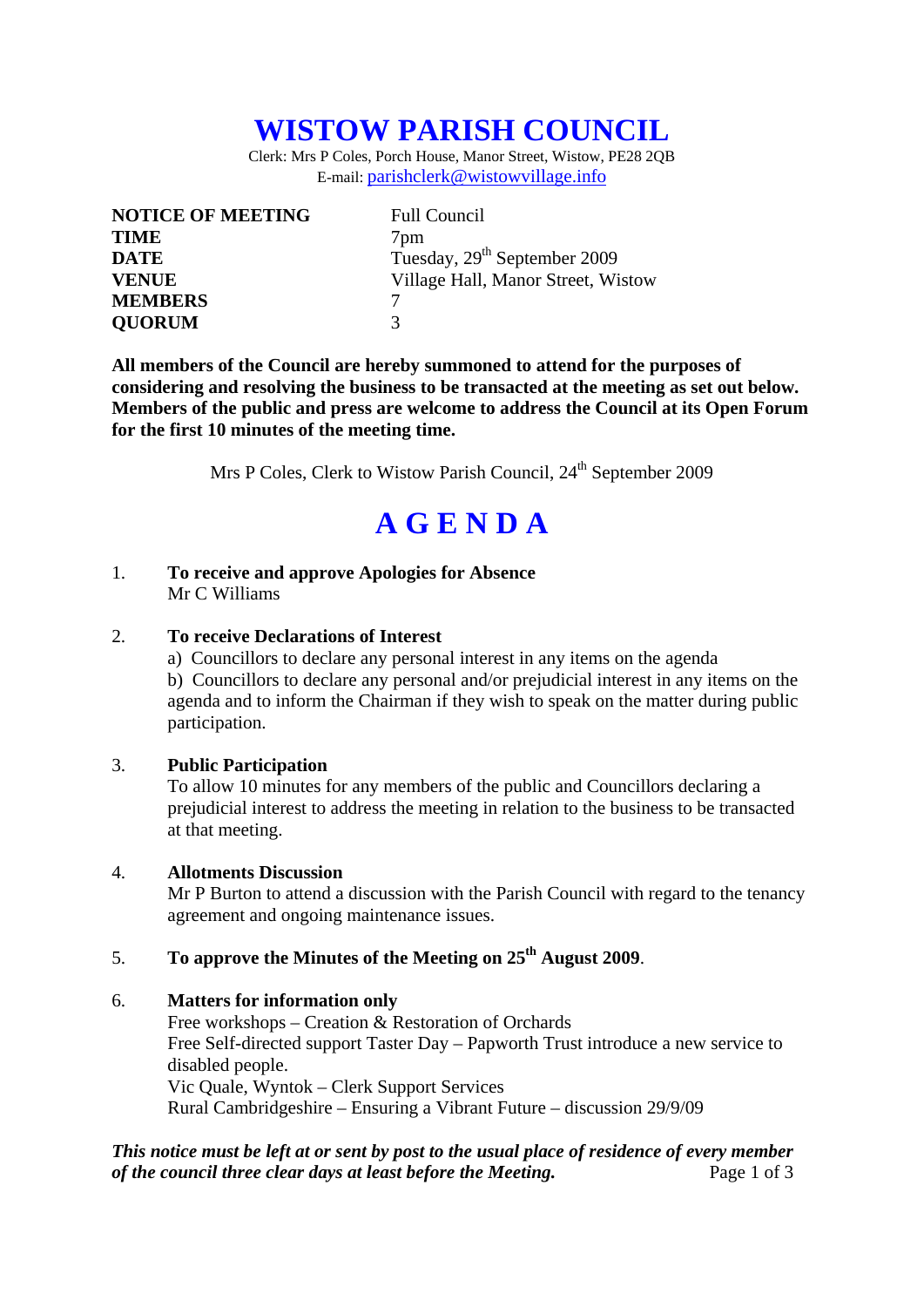#### Page 2

#### 7. **Community Liaison Officer**

Any Police or Crime issues to be discussed?

#### 8. **To receive reports from County and District Councillors**

Mr V Lucas Mr P Bucknell Mr P Ward

#### 9. **Finance**

a) to approve the Financial Statement/ Payment of Accounts for August 2009 b) to approve payment of outstanding amounts : Lee Gray – grass cutting invoice not yet received Mrs P Coles – September salary (rates as per minute no. 13 of the meeting dated the 28th April 2009) £250.62 Ray Burton Services – repairs at playground £130.00 Zen internet renewal fee <br>  $\pm 66.55$ Cambridge Water, cemetery stand pipe  $\text{f}$  17.57 c) to review cash flow and resolve anticipated issues d) Precept discussion following Budget meeting

#### 10. **Correspondence**

 Gambling Act – Draft Statement of Principles Great Fen Masterplan CPALC AGM 21/11/09 Community Engagement Strategy – Consultation East of England Plan 2011 – 2031 Changes to Parish Council Boundaries More Powers for Parish and Town Councils Cambridgeshire Acre Impact Report and Community Action magazine Request for donation from Victim Support

## 11. **To consider any Planning Applications received**

None received

### 12. **Insurance Renewal – 1st October 2009**.

To consider and decide on options from Suffolk Acre and Came & Co also whether to accept loyalty option for three years in order to keep cost of renewal down.

#### 13. **Parish Plan Action Plan Working Parties Feedback and Updates**

 a- Traffic and Road Issues Ms Rice/Ms Robinson/Mr Carter b- Litter Ms Robinson c- Countryside Mr Cook d- Leisure facilities Dr Farrar/Mr Williams e- Village Hall Mr Leigh/Mr Cook

*This notice must be left at or sent by post to the usual place of residence of every member of the council three clear days at least before the Meeting***.** Page 2 of 3